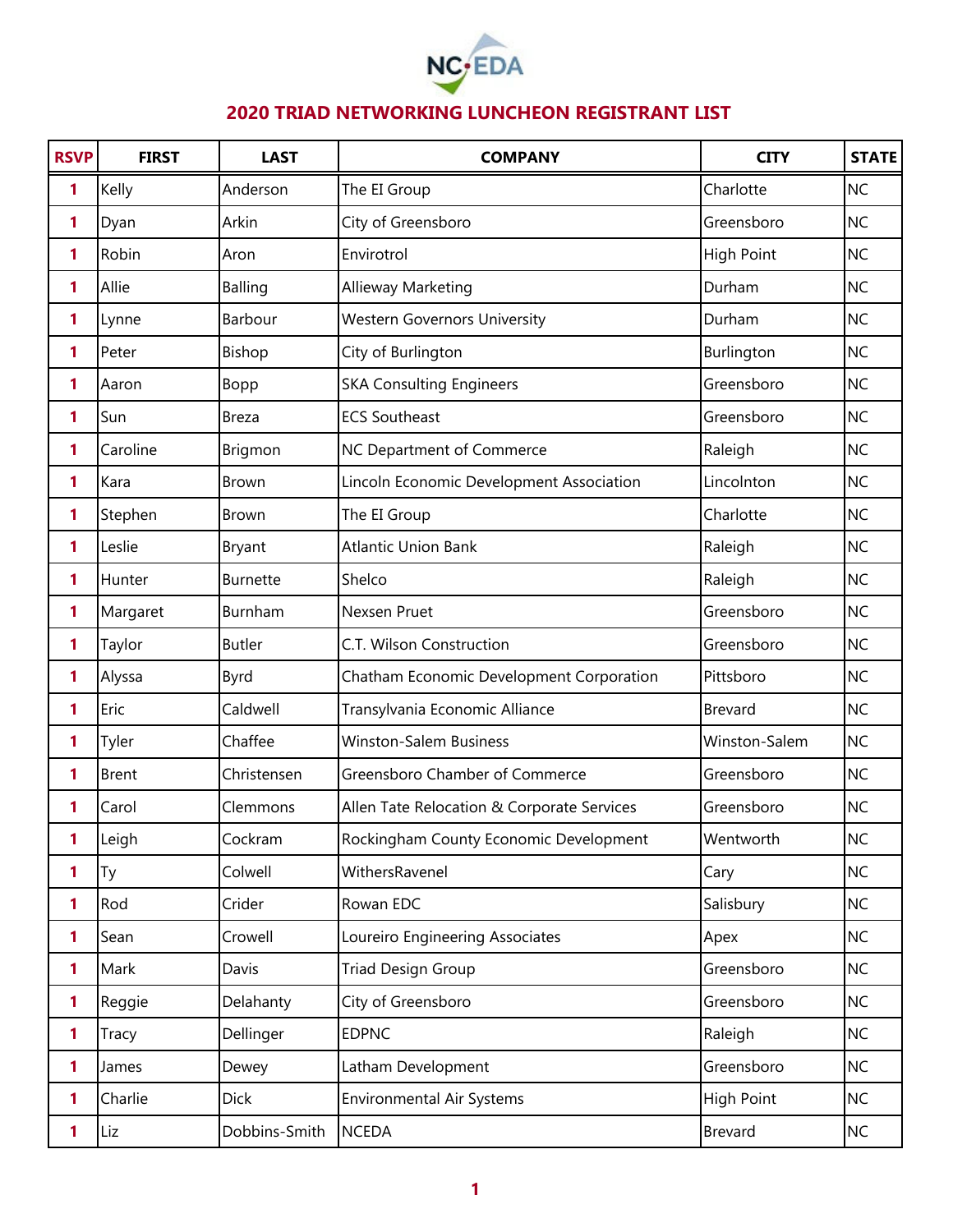

| <b>RSVP</b>  | <b>FIRST</b> | <b>LAST</b> | <b>COMPANY</b>                                            | <b>CITY</b>    | <b>STATE</b> |
|--------------|--------------|-------------|-----------------------------------------------------------|----------------|--------------|
| 1            | Mike         | Dougherty   | City of Eden                                              | Eden           | <b>NC</b>    |
| 1            | Stephen      | Doughton    | Shelco                                                    | Winston-Salem  | <b>NC</b>    |
| 1            | Kathi        | Dubel       | City of Greensboro                                        | Greensboro     | <b>NC</b>    |
| 1            | Grant        | Edwards     | <b>Recore Electrical Contractors</b>                      | Gastonia       | <b>NC</b>    |
| 1            | Jacob        | Elrod       | <b>Terracon Consultants</b>                               | Greensboro     | <b>NC</b>    |
| 1            | John         | Geib        | Duke Energy                                               | Greensboro     | <b>NC</b>    |
| 1            | George       | Genero      | Civil & Environmental Consultants                         | Greenville     | SC           |
| 1            | Larry        | George      | <b>ATC Group Services</b>                                 | Raleigh        | <b>NC</b>    |
| 1            | Crystal      | Gettys      | Randolph County<br>Economic Development Corporation       | Asheboro       | <b>NC</b>    |
| 1            | Craig        | Goodson     | Davidson County<br><b>Economic Development Commission</b> | Lexington      | <b>NC</b>    |
| 1            | Tracey       | Gould       | Barrier 1 Systems                                         | Greensboro     | <b>NC</b>    |
| 1            | Josh         | Hallingse   | Transylvania Economic Alliance                            | Brevard        | <b>NC</b>    |
| 1            | Mike         | Harwood     | <b>ATC Group Services</b>                                 | Raleigh        | <b>NC</b>    |
| 1            | Emily        | Herndon     | C.T. Wilson Construction                                  | Greensboro     | <b>NC</b>    |
| 1            | Shannon      | Hoops       | Recore Technologies                                       | Gastonia       | <b>NC</b>    |
| 1            | Brandon      | Inscore     | WithersRavenel                                            | Cary           | <b>NC</b>    |
| 1            | Glen         | Jacobson    | C.T. Wilson Construction                                  | Greensboro     | <b>NC</b>    |
| 1            | Nancy        | Johnston    | NC Biotechnology Center                                   | Winston-Salem  | <b>NC</b>    |
| 1            | Daphne       | Jones       | Draper Aden Associates                                    | Cary           | <b>NC</b>    |
| 1            | Dean         | Jones       |                                                           | Greensboro     | <b>NC</b>    |
| 1            | Kimberly     | Jones       | <b>Triad Design Group</b>                                 | Greensboro     | <b>NC</b>    |
| 1            | James        | Joyner      | Draper Aden Associates                                    | Cary           | <b>NC</b>    |
| $\mathbf{1}$ | Randy        | Kirschner   | <b>NELSON</b>                                             | Charlotte      | <b>NC</b>    |
| 1            | Sheila       | Knight      | <b>NCEDA</b>                                              | Jacksonville   | <b>NC</b>    |
| 1            | <b>Brian</b> | Kvam        | Cardno                                                    | Columbia       | SC           |
| 1            | Jamie        | Laughter    | Transylvania County                                       | <b>Brevard</b> | <b>NC</b>    |
| 1            | Bob          | Leak        | Winston-Salem Business                                    | Winston-Salem  | <b>NC</b>    |
| 1            | Andre        | Lennon      | <b>Alliance Consulting Engineers</b>                      | Charlotte      | <b>NC</b>    |
| 1            | Denny        | Lewis       | <b>EDPNC</b>                                              | Raleigh        | NC           |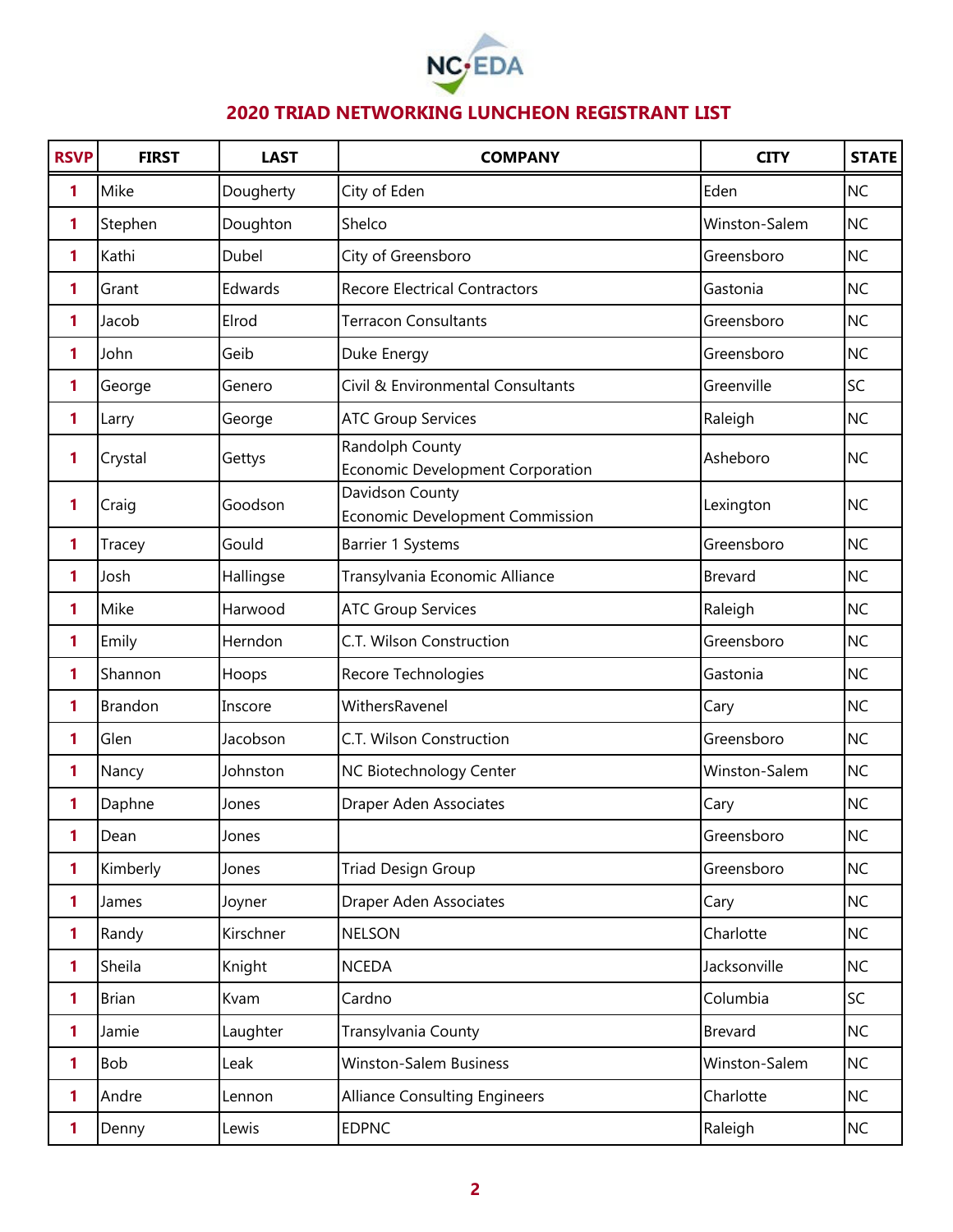

| <b>RSVP</b>  | <b>FIRST</b> | <b>LAST</b>   | <b>COMPANY</b>                           | <b>CITY</b>       | <b>STATE</b> |
|--------------|--------------|---------------|------------------------------------------|-------------------|--------------|
| 1            | Elizabeth    | Link          | City of Greensboro                       | Greensboro        | <b>NC</b>    |
| 1            | <b>Brian</b> | Maas          | <b>ECS Southeast</b>                     | Greensboro        | <b>NC</b>    |
| 1            | Eddie        | MacEldowney   | Davis Martin Powell                      | <b>High Point</b> | <b>NC</b>    |
| 1            | John         | Mancuso       | <b>SKA Consulting Engineers</b>          | Greensboro        | <b>NC</b>    |
| 1            | Kista        | Mansell       | <b>UNC Greensboro</b>                    | Greensboro        | <b>NC</b>    |
| 1            | Emily        | Martin        | <b>NCEDA</b>                             | Asheville         | <b>NC</b>    |
| 1            | John         | Martin        | Fourth Elm Construction                  | Kernersville      | <b>NC</b>    |
| 1            | Darin        | McClure       | Mid-Atlantic Associates                  | Raleigh           | <b>NC</b>    |
| 1            | Matt         | McDuffie      | <b>ECS Southeast</b>                     | Charlotte         | <b>NC</b>    |
| 1            | Kasey        | McWhorter     | S&ME                                     | Greensboro        | <b>NC</b>    |
| 1            | Mark         | Miller        | <b>Terracon Consultants</b>              | Greensboro        | <b>NC</b>    |
| 1            | April        | Mills         | Ward and Smith                           | Raleigh           | <b>NC</b>    |
| 1            | Crystal      | Morphis       | Creative Economic Development Consulting | Elkin             | <b>NC</b>    |
| 1            | Blake        | Moyer         | City of Burlington                       | Burlington        | <b>NC</b>    |
| 1            | Susan        | Munroe        | Chambers for Innovation and Clean Energy | Apex              | <b>NC</b>    |
| 1            | Ryan         | Nance         | <b>NC Electric Cooperatives</b>          | Raleigh           | <b>NC</b>    |
| 1            | <b>Bruce</b> | Nicholson     | NC Department of Environmental Quality   | Raleigh           | <b>NC</b>    |
| 1            | Jamie        | <b>Nieves</b> | <b>ECS Southeast</b>                     | Raleigh           | <b>NC</b>    |
| 1            | JJ           | Patterson     | Lomax Construction                       | Greensboro        | <b>NC</b>    |
| 1            | Josh         | Payne         | Southern Industrial Constructors         | Raleigh           | <b>NC</b>    |
| 1            | Raul         | Peralta       | <b>ECS Southeast</b>                     | Greensboro        | <b>NC</b>    |
| 1            | <b>Nick</b>  | Piornack      | <b>Revolution Mill</b>                   | Greensboro        | <b>NC</b>    |
| $\mathbf{1}$ | Chris        | Platé         | Monroe-Union County Economic Development | Monroe            | <b>NC</b>    |
| 1            | <b>Bruce</b> | Reilly        | Civil & Environmental Consultants        | Charlotte         | <b>NC</b>    |
| 1            | Gary         | Roberts       | Southern Industrial Constructors         | Raleigh           | <b>NC</b>    |
| 1            | Matthew      | Rowles        | Percheron Survey NC                      | Charlotte         | <b>NC</b>    |
| 1            | Gretchen     | Saussy        | Mid-Atlantic Associates                  | Raleigh           | <b>NC</b>    |
| 1            | David        | Shoenfeld     |                                          | Greensboro        | <b>NC</b>    |
| 1            | Bill         | Sinclair      | D.H. Griffin Construction                | Greensboro        | <b>NC</b>    |
| 1            | Sara         | Snavely       | <b>Timmons Group</b>                     | Charlotte         | <b>NC</b>    |